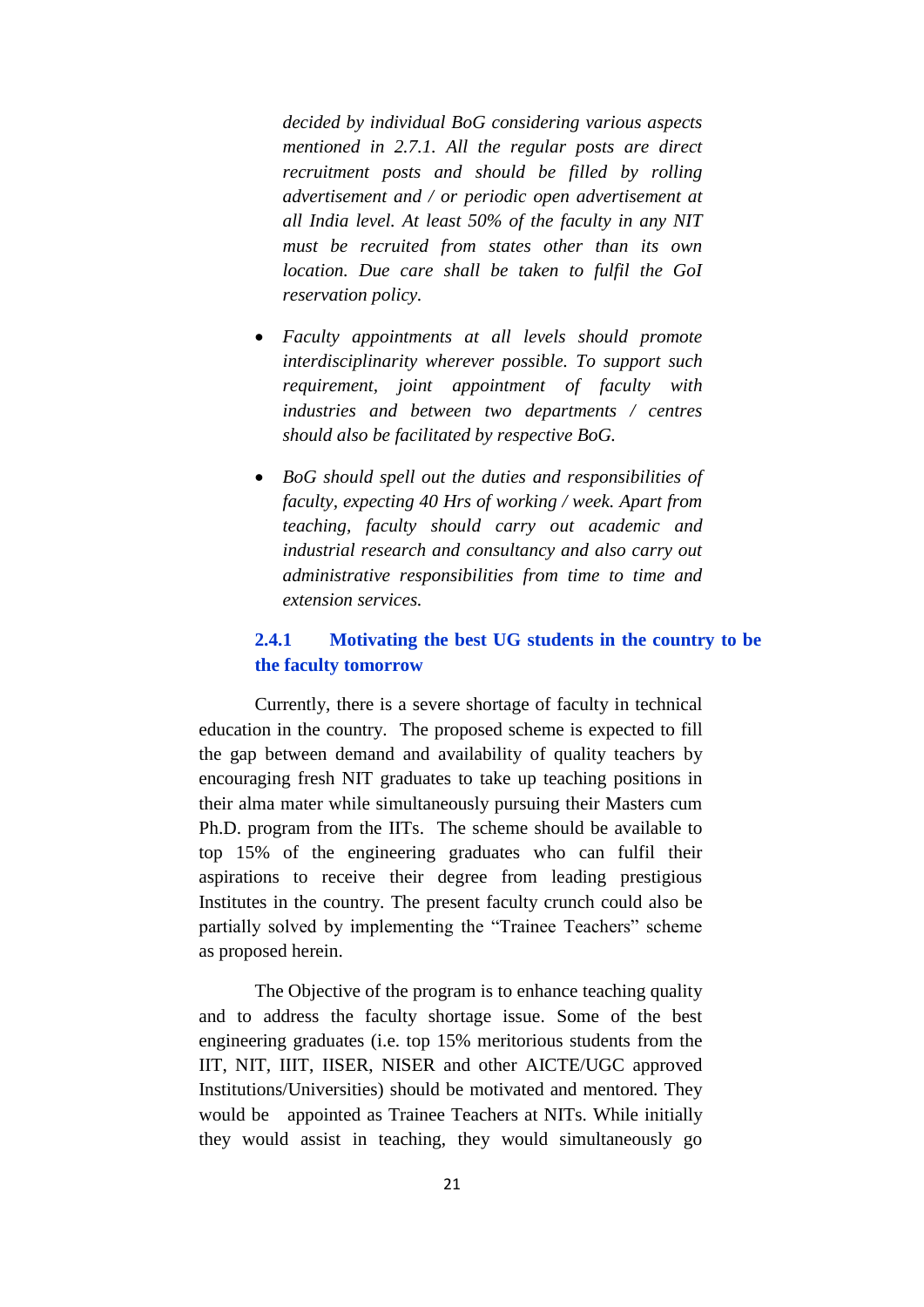through part-time M. Tech. and Ph.D. programs of IITs to acquire higher academic qualifications, which is a pre-requisite for faculty at NITs and IITs. Following are the broad objectives of this scheme:

- a. To create high quality teachers
- b. To provide attractive teaching-cum-research career path to the UG student
- c. To enlist bright UG students under the **Teach and Earn while you Learn** program and provide them with top class training for vertical mobility and career progression as teacher or researcher.

The key Aspects of the Scheme would require each NIT to work out a perspective plan for faculty recruitment for next five years based on existing vacancies, projected growth, faculty recruitment through other channels, retirements and expected resignations. The plan should be considered and approved by the respective BoG keeping in view that it is consistent with MHRD approved projections and norms for the institute. The number of Trainee Teachers to be admitted in a year should be determined by distributing the admissions roughly equally over a period of five years. The perspective plan for faculty recruitment should be reviewed periodically. Concurrently other channels of recruitment of faculty should also be pursued and should be factored in the perspective faculty recruitment plan. More details of the proposed scheme are provided in Annexure-IV.

*The scheme will be financially supported and reviewed every year by MHRD and after 3 years by an external committee. The number of teachers recruited through trainee-teacher program could also be a factor towards tier-evaluation of the NIT.*

## **2.4.2 Continuous Teacher Training Programs and Certifications**

*Along with recruitment of quality faculty, it is equally important to ensure continuous upgradation and enrichment of faculty. The proposed plan aims to achieve this objective by developing a teacher training program that will be implemented in all NITs.*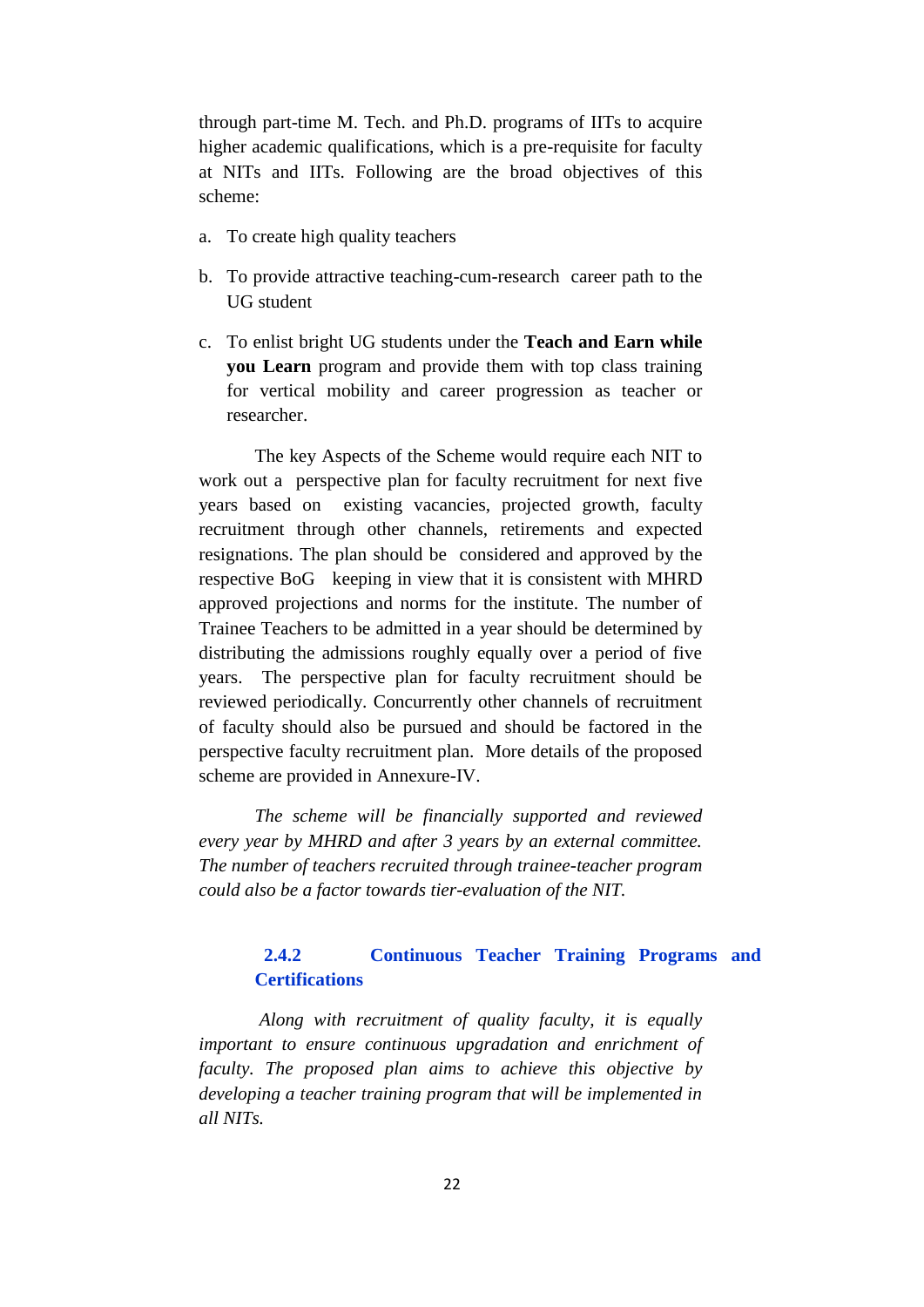18 *Open courses are online courses that aim at large scale interactive participation and open access via web. They are typically courses which are not credited and are available free of cost. In addition to conventional educational resources such as reading material, videos, problem sets etc., they also enable the creation of an interactive user forum of students, teachers and tutors. The initiative to use and support MOOC in NITs should be augmented.*

Chapter 2.1

19 *NITs should attempt to take a revolutionary step of promoting and evaluating group performance and add it to individual"s score. This could be done as discussed in the report. (Each institution could evolve its own mechanism):*

Chapter 2.3

20 *NITs to hire only high quality faculty during fresh recruitment.* 

Chapter 2.4

21 *NITs should introduce a "Trainee Teachers Scheme". The scheme will be financially supported and reviewed every year by MHRD and after 3 years by an external committee. The number of teachers recruited through trainee-teacher program could also be a factor towards tier-evaluation of the NIT.*

Chapter 2.4.1

22 *Even while new faculty of high quality is recruited, it is equally important to get existing faculty, especially the younger lot, to continuously improve and perform better. The senior/existing faculty should also be motivated towards excellence in teaching, technology development and research, to help institute reach better category as envisaged in section 3.1. Towards this, a teachertraining program could be evolved by NITs. The number of teachers at various level of certification could count towards tierevaluation of the NIT.* 

Chapter 2.4.2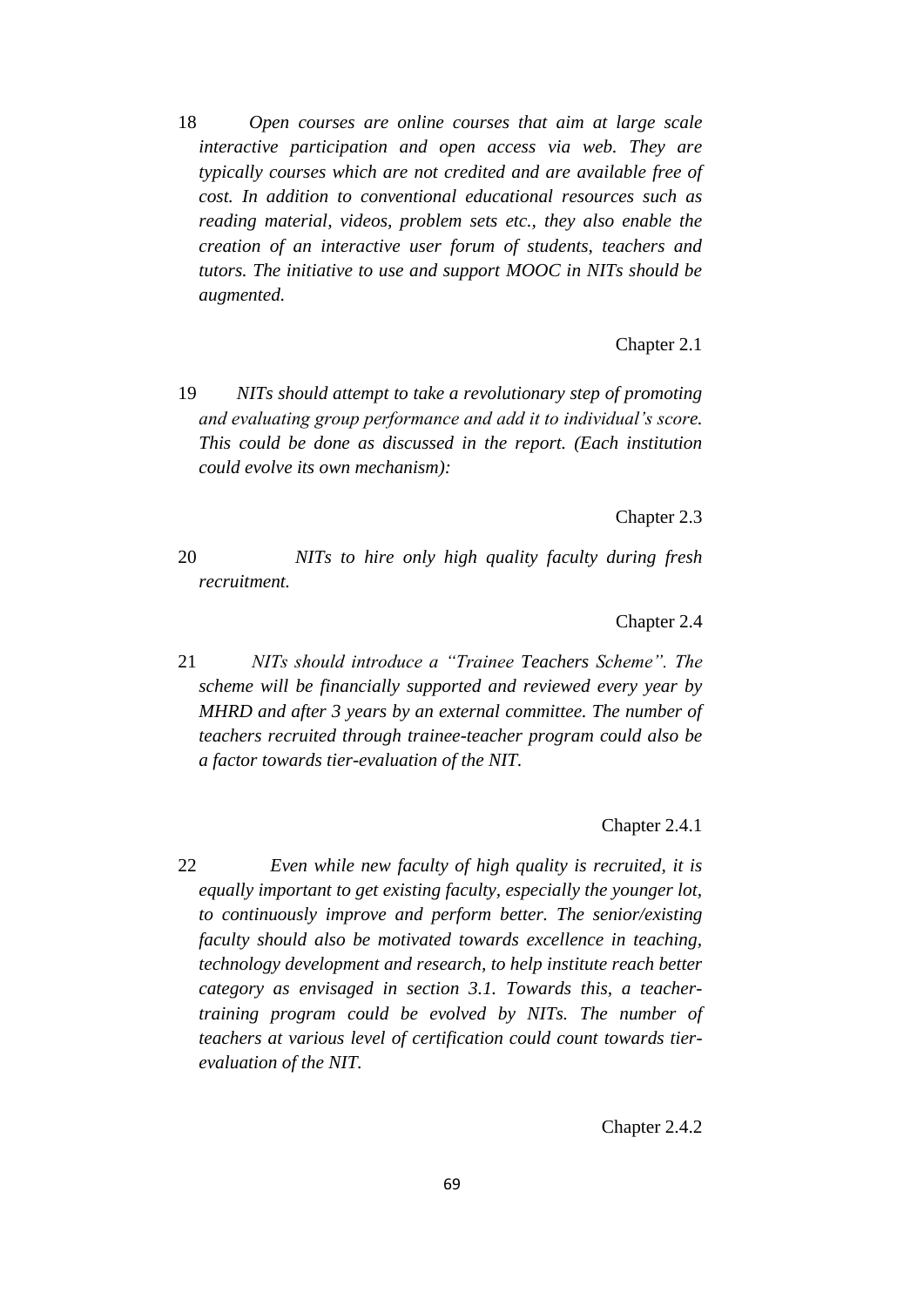# Annexure IV Trainee-teacher scheme to bring in high-quality faculty

| Sr.            | <b>TOPIC</b><br><b>EXPLANATION</b>                               |                                                                                                                                                                                                                                                                                                                                                                                                 |  |  |  |  |
|----------------|------------------------------------------------------------------|-------------------------------------------------------------------------------------------------------------------------------------------------------------------------------------------------------------------------------------------------------------------------------------------------------------------------------------------------------------------------------------------------|--|--|--|--|
| NO.            |                                                                  |                                                                                                                                                                                                                                                                                                                                                                                                 |  |  |  |  |
| $\mathbf{1}$   | Nature<br>of<br>Programme                                        | To appoint "TRAINEE TEACHERS" (TT) on contractual<br>basis at National Institute of Technologies (NITs)<br>subject to enrolment of the Candidates in Indian<br>Institute of Technologies (IITs) for M Tech and PhD<br>programme                                                                                                                                                                 |  |  |  |  |
| $\overline{2}$ | Duration of M.Tech.<br>& Ph D Programme<br>Mode of Delivery      | Maximum 8 years<br>Format: Part-time & Virtual mode with one semester<br>full time in particular IIT                                                                                                                                                                                                                                                                                            |  |  |  |  |
| 3              | Teaching<br>for<br>Assignments<br>candidates<br>at<br>parent NIT | 12-14 hrs per week<br>Tutorial, laboratory, project work for initial 1-2<br>years, subsequently sharing and finally to teaching<br>full course                                                                                                                                                                                                                                                  |  |  |  |  |
| 4              | Financial support /<br>Salary                                    | Tuition fee as charged by the concerned IIT and<br>monthly consolidated salary paid to TT to be funded<br>by MHRD under this scheme.                                                                                                                                                                                                                                                            |  |  |  |  |
| 5              | Specialization to be<br>considered<br>offered                    | To be decided by the respective NIT and IIT                                                                                                                                                                                                                                                                                                                                                     |  |  |  |  |
| 6              | No. of seats                                                     | To be decided by NIT (typically 5 to 10 decided by<br>based on future<br><b>BoG</b><br>and<br>predictive faculty<br>requirement). These would be maximum of 300 per<br>year for 30 NITs to begin with.                                                                                                                                                                                          |  |  |  |  |
| 7              | Degree                                                           | To be awarded by IIT                                                                                                                                                                                                                                                                                                                                                                            |  |  |  |  |
| 8              | Bonds/<br>Commitment<br>for<br>service                           | The Trainee teacher will receive his/her total<br>contracted salary in two parts. One part will be paid<br>to him /her on monthly basis . The second part of the<br>salary will be put in RD in bank. This part is to be<br>paid to TT after successful completion of their PhD<br>and continuation in service at the host NIT for three<br>years and paid in three annual instalments. In case |  |  |  |  |

# **SALIENT FEATURES OF THE SCHEME**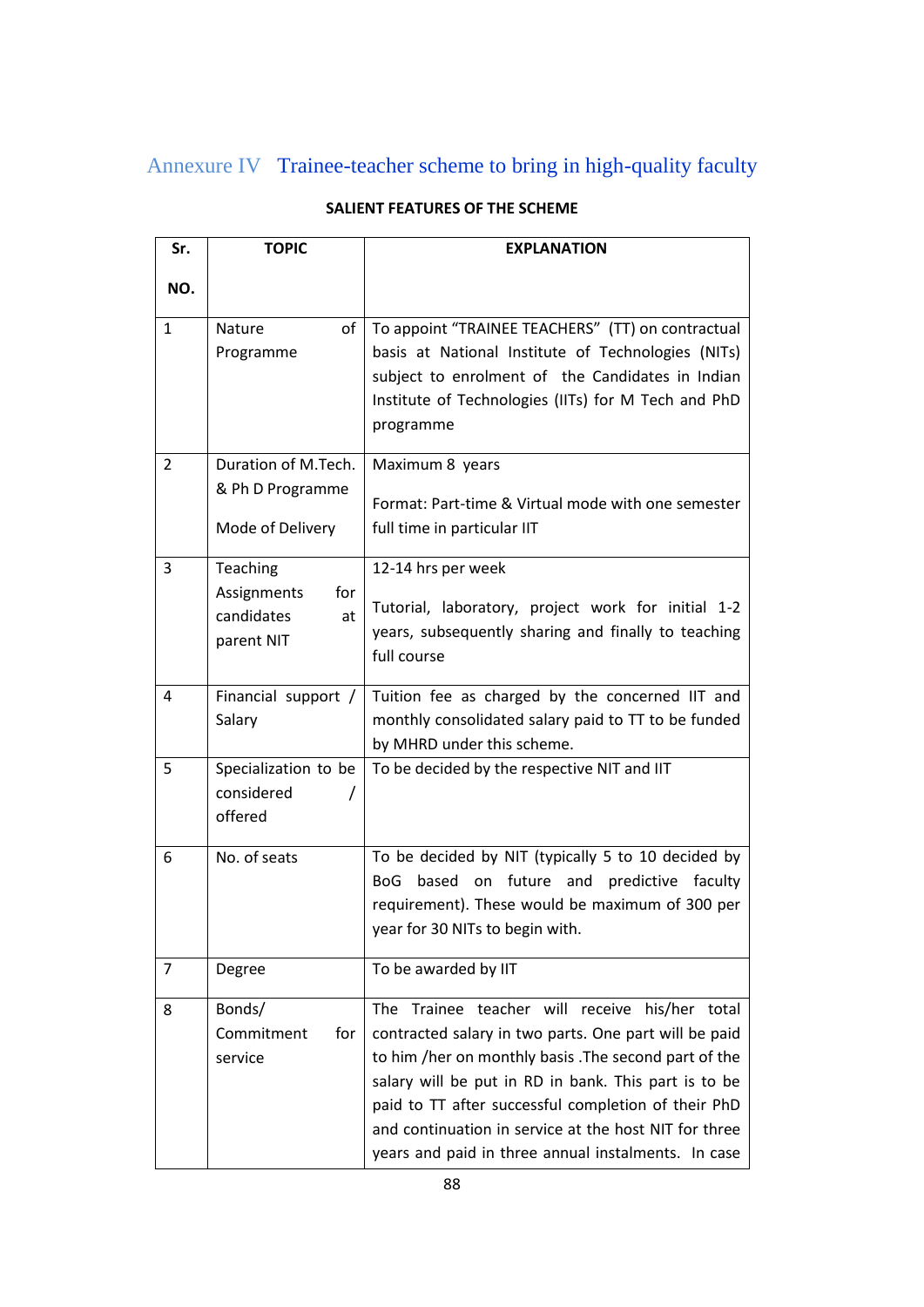|    |            | TT fails to acquire PhD in the stipulated maximum<br>period and also in case s/he discontinues from the<br>service in parent NIT after successfully completion of<br>his PhD, the balance amount will be forfeited. If TT<br>fails to acquire PhD in the maximum stipulated time,<br>s/he will be discontinued from this scheme.                                                                                                                               |
|----|------------|----------------------------------------------------------------------------------------------------------------------------------------------------------------------------------------------------------------------------------------------------------------------------------------------------------------------------------------------------------------------------------------------------------------------------------------------------------------|
| 9  | Admissions | (i)<br>This scheme is open to all graduating<br>candidates who are in top 15% in the Centrally<br>Funded Technical Institutes (CFTIs). All other<br>candidates who are in top 15% from other<br>AICTE/UGC approved institutions / universities (non-<br>CFTIs) and having a valid GATE score would also be<br>eligible.<br>(ii)<br>The concerned NITs would identify and<br>implement initial screening criteria for the selection<br>of potential candidates. |
| 10 | Employment | After successful completion of the PhD from IIT, the<br>TT will be absorbed as an Assistant Professor in that<br>NIT in regular scale with all the associated benefits<br>and services rendered as trainee will be counted for<br>various benefits admissible to employees of NITs.                                                                                                                                                                            |

#### **Detailed Proposal**

#### **I Introduction**

 Currently there is critical faculty shortage in technical education in the country. The proposed scheme is expected to fill up gap between demand and availability of bright committed aspiring teaching professionals, for example in NITs, taking fresh UG graduates, nurturing them for teaching along with the M Tech degree and PhD research carried out at IITs. The top 15% of the engineering graduates can fulfill their aspirations to receive their degree from leading prestigious Institutes in the country. It is expected that the present faculty crunch could be partially solved by implementing the "Trainee Teachers" scheme.

#### **II Objectives**

 To enhance teaching quality and to address the faculty shortage issue, some of the best engineering graduates (i.e. top 15% meritorious students from the IIT, NIT, IIIT, IISER, NISER and other AICTE/UGC approved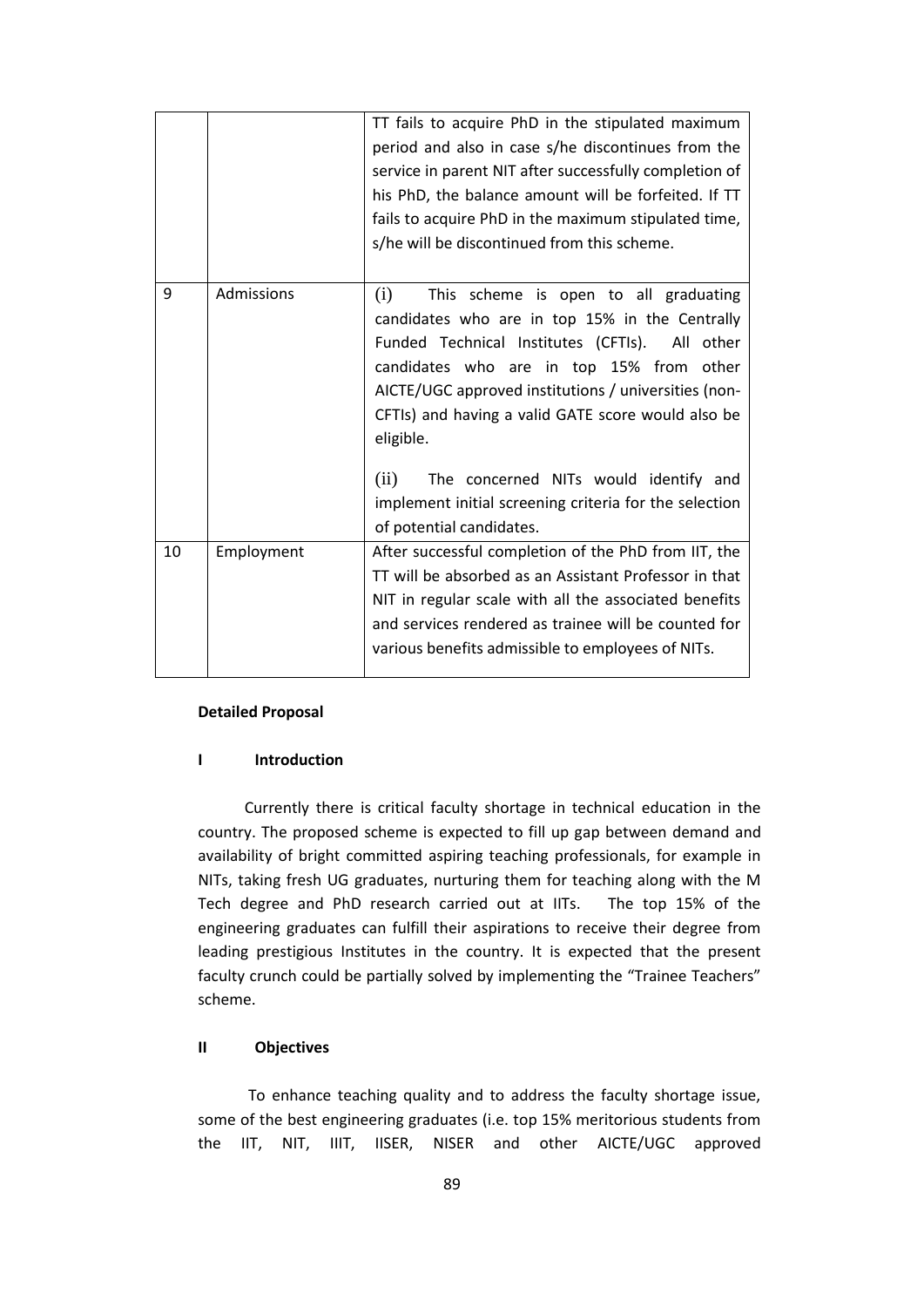Institutions/Universities) could be attracted, motivated, and mentored. They would be engaged as Trainee Teachers at NITs. While initially they would assist in teaching, they would simultaneously go through part time M Tech and PhD programmes of IITs to acquire higher academic qualifications, which is a prerequisite for faculty at NITs and IITs. Following are broad objectives of this scheme:

- a. Create high quality teachers
- b. To provide attractive teaching cum research carrier path to the UG student
- c. Catch bright UG students to enable them to **Teach and Earn while you Learn** and providing top class training to become good academician / researcher.

#### **III Key Aspects of the Scheme**

 Each NIT would work out a perspective faculty recruitment plan for next five years based on current vacancies, projected growth, faculty recruitment through other channels, retirements and expected resignations. The plan should be seen and approved by respective BoG to be consistent with MHRD approved projections and norms for the institute. The number of Trainee Teachers to be admitted in an year would be determined by distributing the admissions roughly equally over a period of five years. The perspective faculty recruitment plan could be reviewed periodically. Other channels of recruitment of faculty should also be pursued in parallel and should be factored in the perspective faculty recruitment plan.

#### **Admission Methodology**

i. NITs will advertise and shortlist required numbers of fresh bright B Tech students from the current or one year prior to the current academic year in appropriate branches. These prospective candidates will go through comprehensive fast track screening procedure that meets all requirements for the selection of entry level regular faculty. The selection process would be completed once the candidate is accepted by the concerned IIT for the M Tech and PhD program. These students must satisfy the criteria of being within top 15% ranks and above in institutions of higher standing such as IITs, NITs, IIITs, IISERs, NISER and other Centrally Funded Technical Institutions (CFTIs) or those who are in top 15% from other AICTE/UGC approved Institutions/Universities (non-CFTIs) and having a valid GATE score would also be eligible. The probable number of trainee and their specializations can be decided by the NITs such that the number shall be within a prospective faculty recruitment plan and with prior approval by BoG.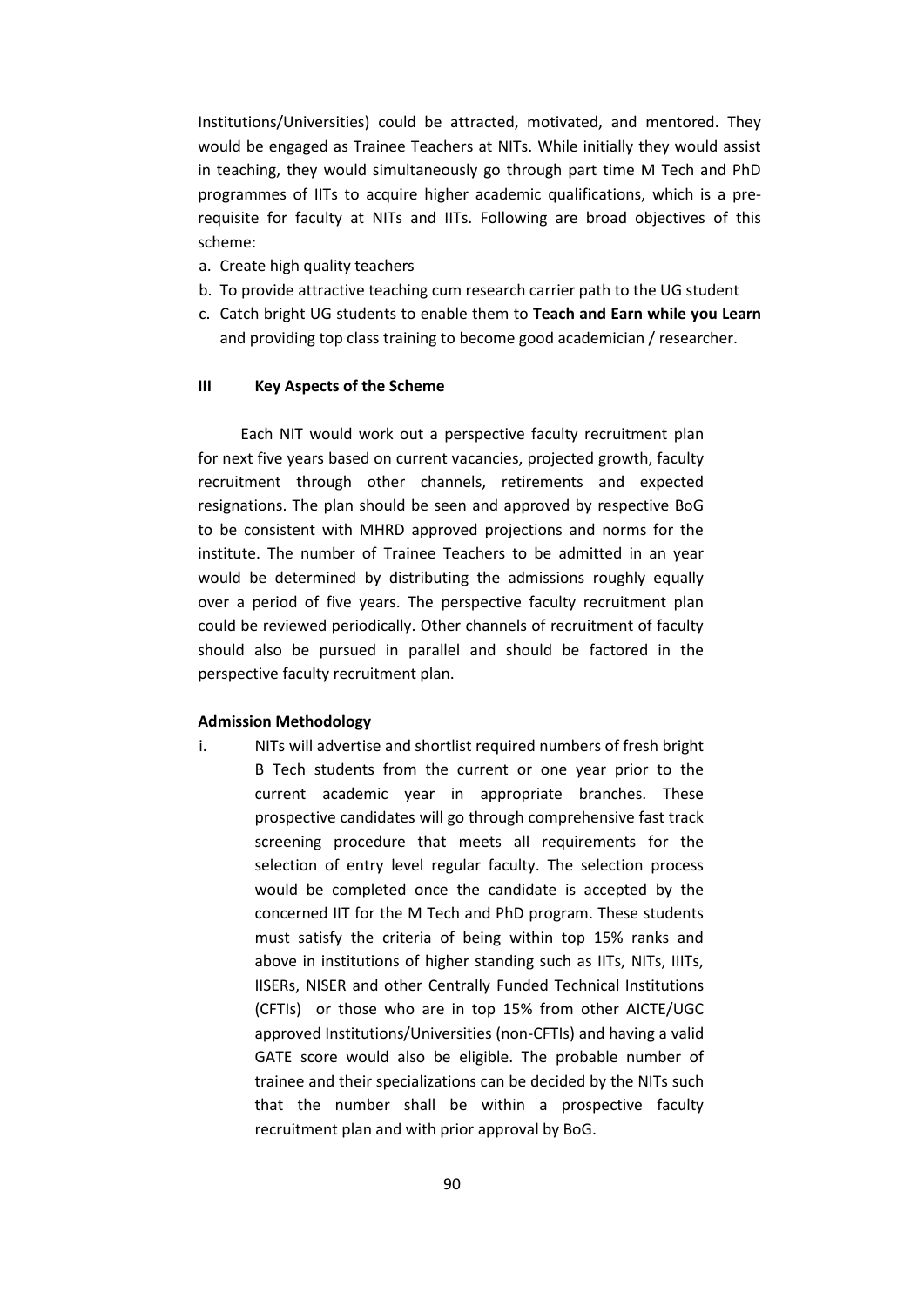- ii. These short-listed students will be asked for preference of minimum two IITs who offers such scheme. These students will be evaluated by corresponding IITs considering their eligibility criteria and their potential for teaching and performing research for M Tech and PhD program in the NKN enabled virtual learning mode. If the candidate is not selected by IIT for M Tech and PhD program by IITs, he/she will not be offered the trainee-teacher scheme.
- iii. The IITs and NITs will collectively generate broad contours of ecourses to help the trainee to complete most of the credits while serving in the NITs. The trainee teacher will spend one semester in the entire duration of the programme in corresponding IIT for their M Tech and PhD work. Course work would include adequate coverage on teaching pedagogy in addition to covering courses relevant to M Tech & PhD programme.

#### **Duration and Salary**

- i. The Trainee Teachers will mainly help the Institute for Laboratory and Tutorial classes, Research and progressively play bigger role in academics and research in the NITs.
- ii. The status of Trainee Teachers will be like Contractual Employees with annually increasing consolidated salary on an equivalent scale (compensation higher than a regular PhD fellow but lower than an Assistant Professor) with regular leave, medical facilities, accommodation / HRA as applicable, transport allowance etc. Also all the fees and some professional expenses towards the M Tech and PhD programme will be reimbursed through this scheme. Part of the salary will be retained by the Institute, placed in Recurring Deposit (RD) and this would be returnable to the trainee in a phased manner, only after successful completion of PhD.
- iii. It is necessary for the Trainee Teachers to complete M Tech and PhD within 5-8 years. If candidate fails to complete his PhD within eight years, his or her candidature to be in this scheme will be discontinued. The trainee teacher also can opt out of the scheme by giving sufficient notice to the administration and it should be effective only after completing academic requirements towards the end of current semester. In such a case the amount kept in RD will be forfeited.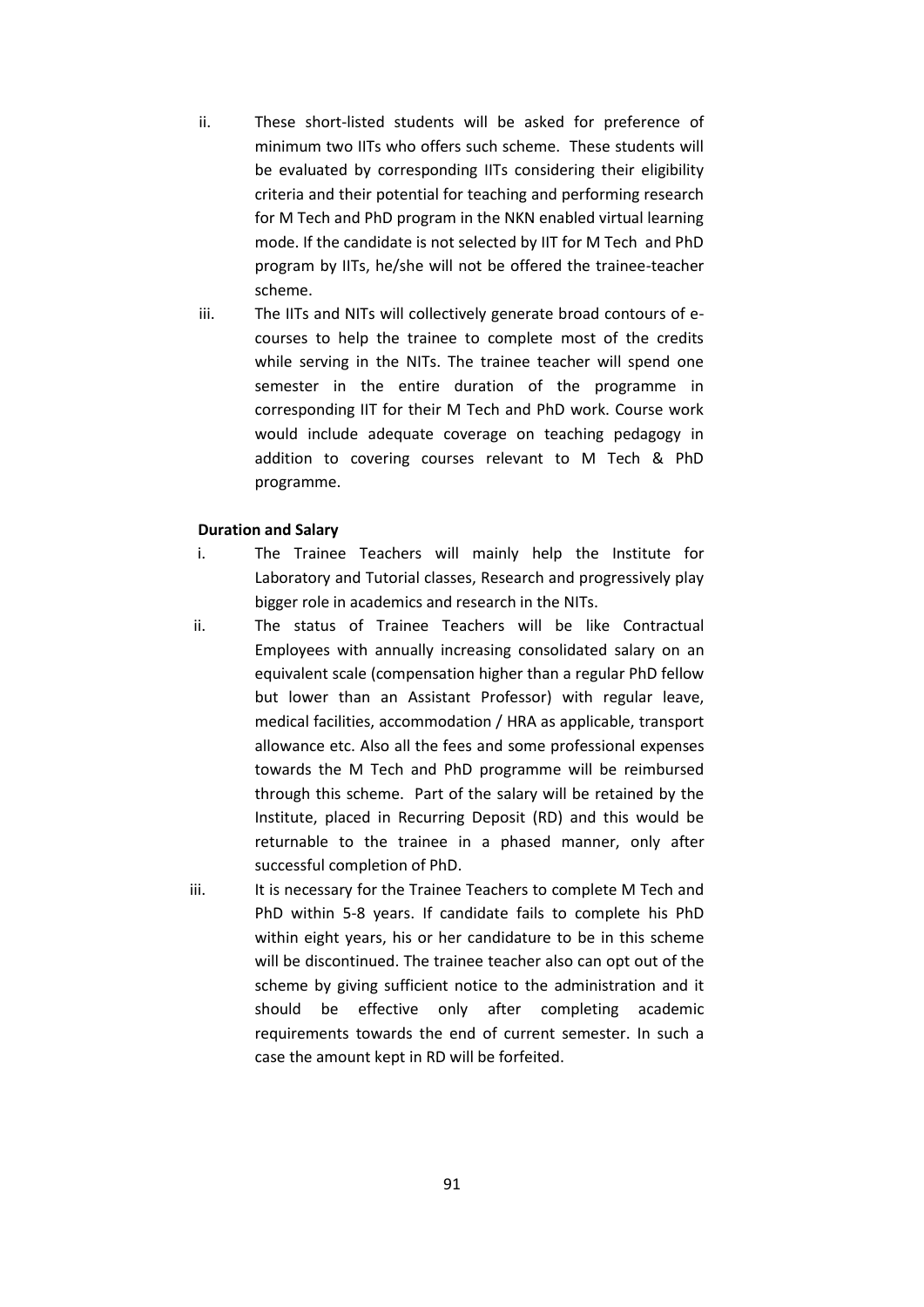#### **Regularization of Candidate**

 After successful completion of the PhD, the trainee teacher will be absorbed as Assistant Professor at appropriate pay scale in the parent NIT and service rendered as trainee will be counted for various benefits admissible to employees of NITs.

#### **Implementation Support**

 The scheme will be reviewed every year by MHRD and after 3 years by an external committee.

#### **IV Financial Outlay**

30 NITs

Financial outlay has been worked out as per unit cost given in Annexure-IVa.

#### **Financial Requirements for eight years**

 While the actual numbers to be admitted as Trainee Teachers at a NIT would be based on approved perspective recruitment plan as indicated above, purely for the purpose of working out the budgetary requirements a representative number of 300 Trainee Teachers to be admitted every year for all NITs put together has been assumed. Actual annual budgetary requirements would need to be adjusted based on annual MHRD reviews of the scheme. Table I given below indicates the details of buildup of possible number of candidates in the scheme as a first step

**Financial Year 2013- 14 2014- 15 2015- 16 2016- 17 2017- 18 2018- 19 2019- 20 2020- 21#** Total for 300 600 900 1200 1500 1800 2100 2400

**Table – I: Indicative No. of "Trainee Teachers"**

#### **# The numbers would stabilize hereafter**

Number of Trainee Teachers at any time to be within projected vacancy position at the end of training period of the given NIT(s). In the old NITs, currently there are about 30 to 40% faculty vacancies. In the first eight years of this scheme, it is expected that the number of vacancies would be reduced substantially.

Table II provides the committed expenditure (Rs. in Lakhs) based on the eligible students admitted up to academic year 2020-21 based on **indicative numbers of 300 TT per year**.

#### **Table II: Financial Requirement / Outlay during first eight years of scheme (Rs. in**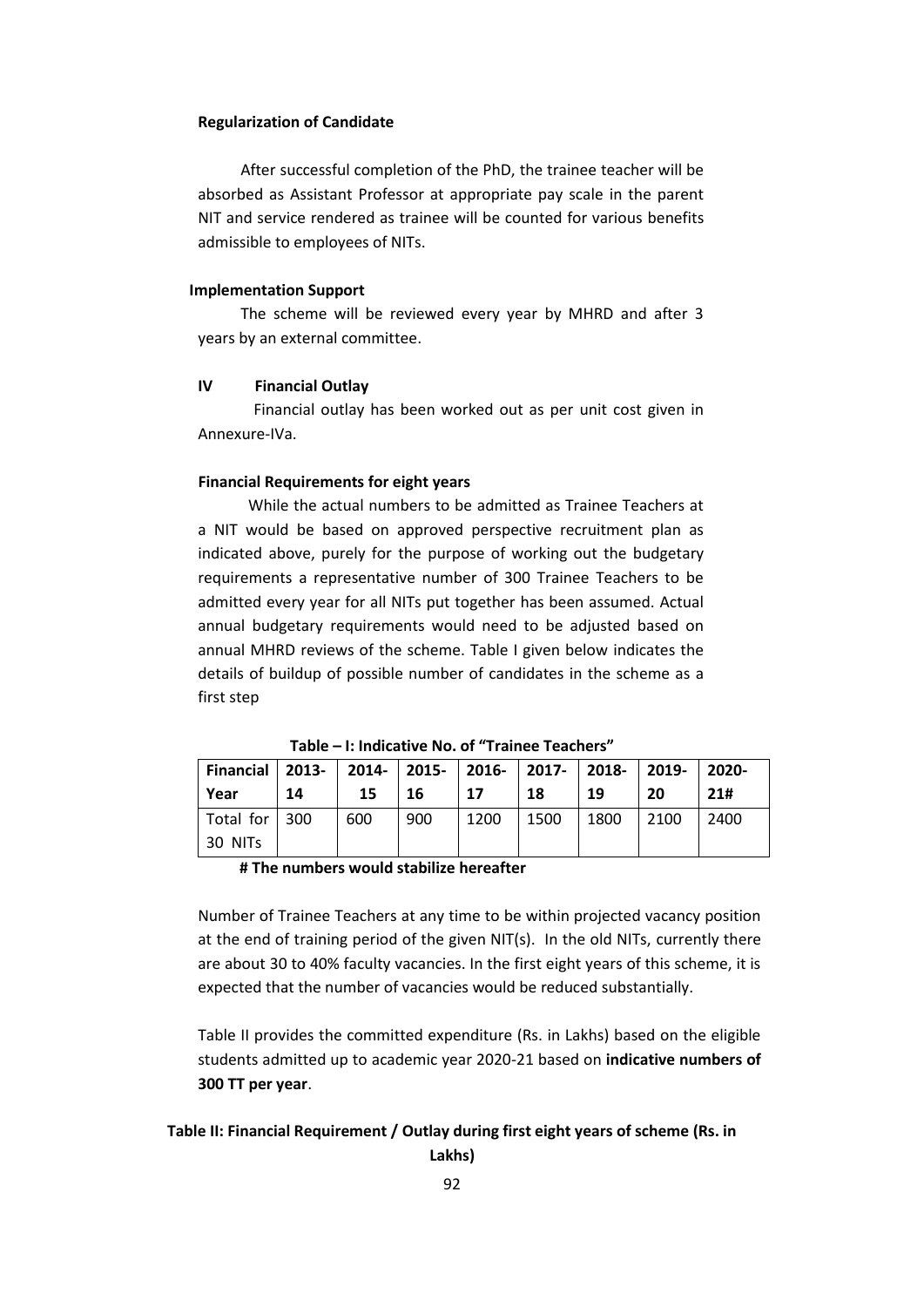| <b>Financial year</b> | 2013- | 2014-      | 2015-      | 2016-      | 2017-                                                 | 2018-      | 2019-      | 2020-      |
|-----------------------|-------|------------|------------|------------|-------------------------------------------------------|------------|------------|------------|
|                       | 14    | 15         | 16         | 17         | 18                                                    | 19         | 20         | 21         |
| Estimated             |       |            |            |            | Basic + DA(65%) + TA (3200/-) + HRA (20%) as on today |            |            |            |
| Cost basis            |       |            |            |            |                                                       |            |            |            |
| Annual<br>cost        |       |            |            |            |                                                       |            |            |            |
| per TT                | 4.86  | 4.99       | 5.38       | 5.52       | 5.66                                                  | 5.81       | 5.96       | 6.12       |
| <b>Total TTs</b>      | 300   | $600 =$    | $900=$     | $1200 =$   | $1500 =$                                              | $1800 =$   | $2100=$    | $2400 =$   |
|                       |       | 300        | 300        | 300        | 300                                                   | 300        | 300        | 300        |
|                       |       | <b>New</b> | <b>New</b> | <b>New</b> | <b>New</b>                                            | <b>New</b> | <b>New</b> | <b>New</b> |
|                       |       | $+300$     | $+600$     | $+900$     | $\ddot{}$                                             | $\ddot{}$  | $\ddot{}$  | $+$        |
|                       |       | old        | old        | old        | 1200                                                  | 1500       | 1800       | 2100       |
|                       |       |            |            |            | old                                                   | old        | old        | old        |
| Requirement           |       |            |            |            |                                                       |            |            |            |
| of funds per          |       |            |            |            |                                                       |            |            |            |
| year for new          | 1459  | 1497       | 1613       | 1655       | 1698                                                  | 1743       | 1789       | 1836       |
| Requirement           |       |            |            |            |                                                       |            |            |            |
| of funds per          |       |            |            |            |                                                       |            |            |            |
| year for old          |       | 1459       | 2956       | 4569       | 6224                                                  | 7922       | 9665       | 11454      |
| Coordination /        | 600   | 1200       | 1800       | 2400       | 3000                                                  | 3600       | 4200       | 4800       |
| Administrative        |       |            |            |            |                                                       |            |            |            |
| Expenses (~2          |       |            |            |            |                                                       |            |            |            |
| Lac<br>per<br>yr      |       |            |            |            |                                                       |            |            |            |
| including fees        |       |            |            |            |                                                       |            |            |            |
| for IIT               |       |            |            |            |                                                       |            |            |            |
| Total in lakhs        | 2059  | 4156       | 6368       | 8623       | 10921                                                 | 13264      | 15653      | 18089      |
| Revised<br>total      |       |            |            |            |                                                       |            |            |            |
| with<br>approx.       |       |            |            |            |                                                       |            |            |            |
| 10%<br>increase       |       |            |            |            |                                                       |            |            |            |
| rounded up            | 2059  | 4572       | 7005       | 9486       | 12013                                                 | 14591      | 17219      | 19898      |

It is suggested that TT should get some funds for professional expenditure like membership of professional societies, attending conference, for which they should apply for, if their paper is accepted for presentation etc.

#### **V Operational Details of the Scheme**

For operational clarity, the scheme once approved should be implemented jointly by the IITs and NITs with their roles in the schemes as briefly outlined below.

#### **1) Role of IITs :**

- a. To select students jointly with NITs for "Trainee Teachers" programme
- b. If found suitable, enrol students for M. Tech and Ph. D programmes.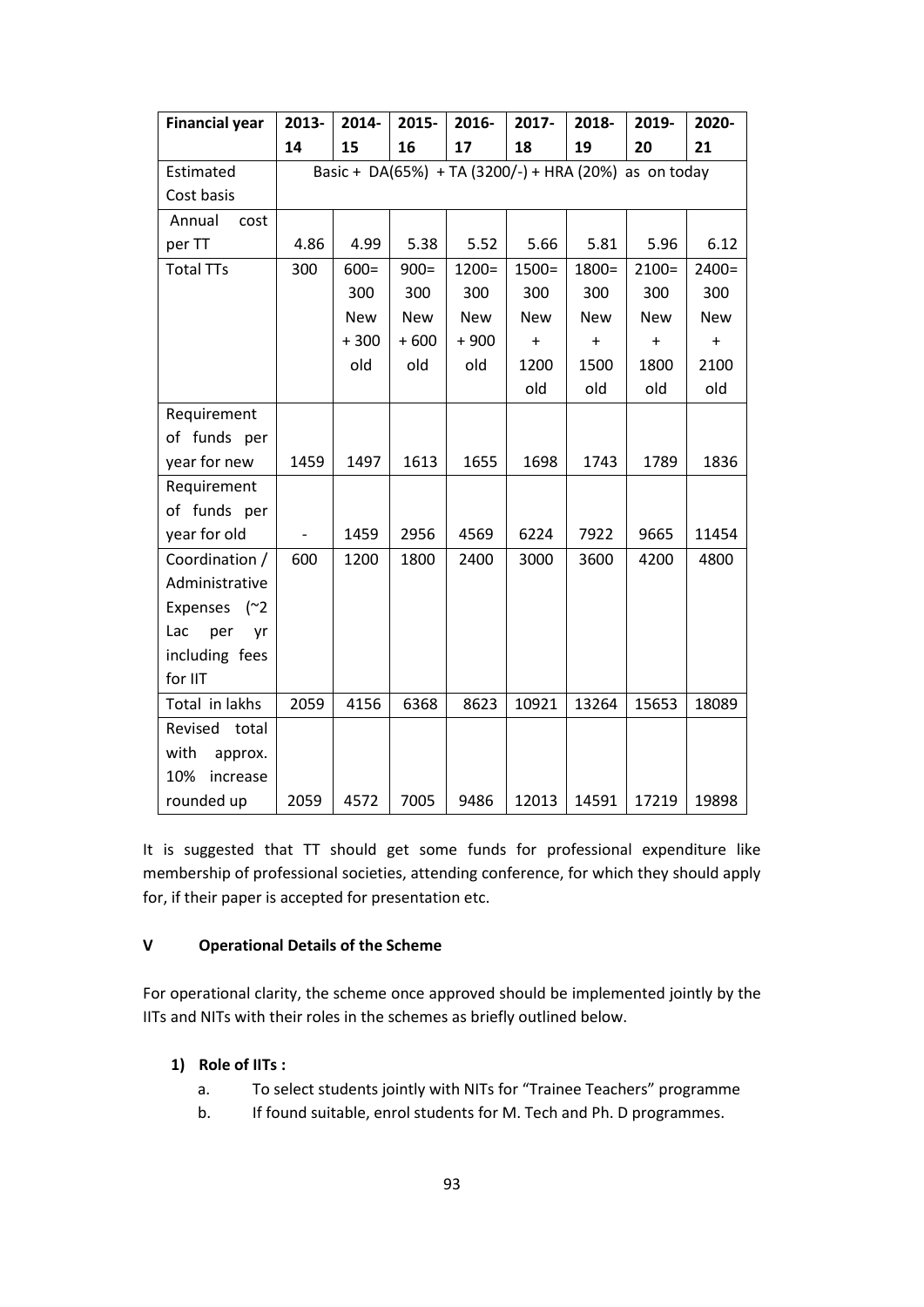- c. To deliver the programme in Virtual Mode such that the "Trainee Teachers" are available to the parent NIT for a maximum period to facilitate teaching-learning activities at NIT
- d. To deliver contents related to pedagogy which are in addition to the conventional course / programme requirements
- e. To arrange review of progress once in a year by concerned IIT faculty supervisor(s) and representative(s) from sponsoring NIT
- f. Coordinate all activities in regard to its implementation of the scheme with NITs or a centralized body created for its implementation
- g. To nominate one contact / nodal person from each IIT side (may be Dean (R&C) / (Acad.) or equivalent) for its effective implementation, monitoring and co-ordination of the scheme.

### **2) Role of NITs :**

- a. To plan and implement the scheme keeping in view the overall requirements of faculty in a given time frames
- b. To identify, shortlist and recommend bright students for "Trainee Teachers" programme
- c. To train TT as potential faculty and facilitate their interaction with IITs for M. Tech and Ph D programmes and also engage them suitably in teaching learning activities in their own institute
- d. To disburse salary and other perks and benefits to "Trainee Teachers" in their respective institutions including fees to IITs.
- e. To possibly join IIT faculty in review of the progress of the TT in Indian Institute of Technology.
- f. To absorb them in regular faculty positions upon successful completion of the Ph D programmes.

#### **VI Conclusion**

The scheme should be launched from the next academic year 2013-14 itself after obtaining necessary approval from the MHRD and other concerned GoI bodies. Necessary budgetary provisions (for year 2013-14) should also be made for financing the scheme on long term basis. The concerned BoG of every NIT should make effective plans to make use of the scheme to mitigate the shortage of faculty on a long term basis. While doing so, they should adequately balance the recruitments from various channels including the "Trainee Teacher" Scheme. NIT council shall create a sub-committee to coordinate and monitor the scheme.

\_\_\_\_\_\_\_\_\_\_\_\_\_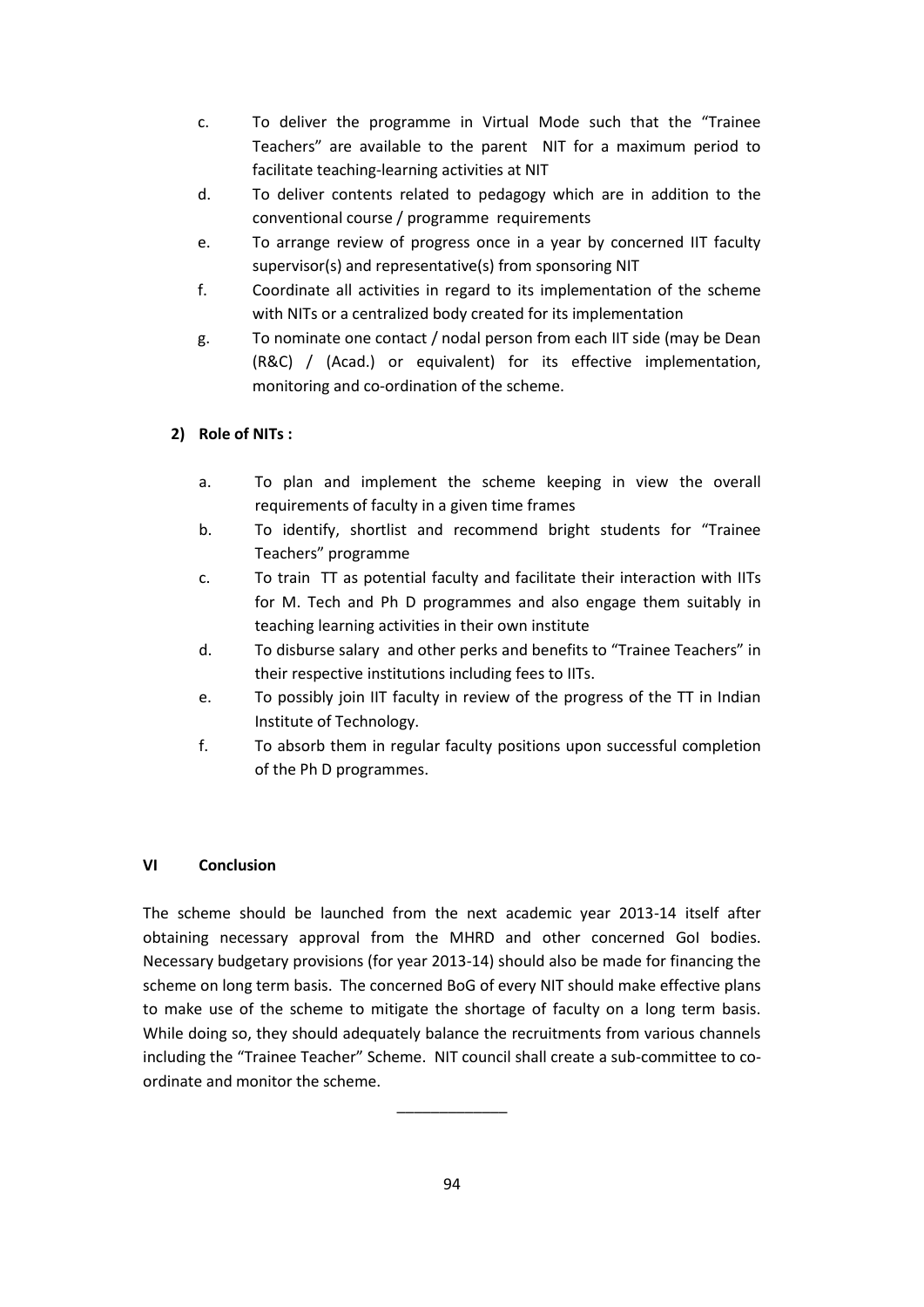#### **Annex-IVa: Worksheet for Unit Cost Calculations (as on January 2013)**

Proposed Pay to Trainee Teachers: 7 increments less than what an Assistant Professor will get, though on same scale) and what will he / she gets just at the time of finishing PhD (if PhD is completed in 7 years).

Assistant Professor: Minimum qualification: PhD

Rs 15600 Pay + 6000 AGP (Basic Pay = Rs 21600) 7 advance Inc on basic: (each increment of 3%) -- Rs 4550 DA (65% on Basic): Rs 16998 HRA (20% on Basic): Rs 5230 Transport Allowance: Rs 3200 DA on transport (65% of TA): Rs 2080 **Total: Rs 53658/- pm**

Trainee Teacher: Minimum qualification B. Tech.

| Basic: Rs 21600 - 21% of Basic = Rs 17060                   |                  |              |  |  |  |  |
|-------------------------------------------------------------|------------------|--------------|--|--|--|--|
| DA (65% of Basic): Rs 11090                                 |                  |              |  |  |  |  |
| HRA (20% of Basic): Rs 3410                                 |                  |              |  |  |  |  |
| Transport Allowance: Rs 3200 (fixed)                        |                  |              |  |  |  |  |
| DA on TA (65%): Rs 2080                                     |                  |              |  |  |  |  |
| Total: Rs 36840/- pm                                        | Say Rs. 37,000/- |              |  |  |  |  |
| 12 month cost                                               |                  | $4,44,000/-$ |  |  |  |  |
| 20% towards RD*                                             |                  | $90,000/-$   |  |  |  |  |
| Additional 10% towards contingency/professional expenditure |                  |              |  |  |  |  |
|                                                             |                  | 45,000/-     |  |  |  |  |
| Total yearly payment                                        |                  | 4,89,000/-   |  |  |  |  |

(Yearly increment = 3% of basic ; and three increments (instead of one increment) after two years subject to completion of credit and other requirement for formal enrollment in Doctoral programme)

\*(20% of consolidated salary to be deducted initially and put in recurring deposit (RD). At the end of 7/8 years, the deposit should be a substantial amount. This amount would be released in a phased manner on successful completion of the programme).

After absorption of the Teacher Trainee as regular faculty, he / she will start getting the regular salary as per the prevailing Assistant Professor scale. The detail calculations up to **initial eight years** are given below.